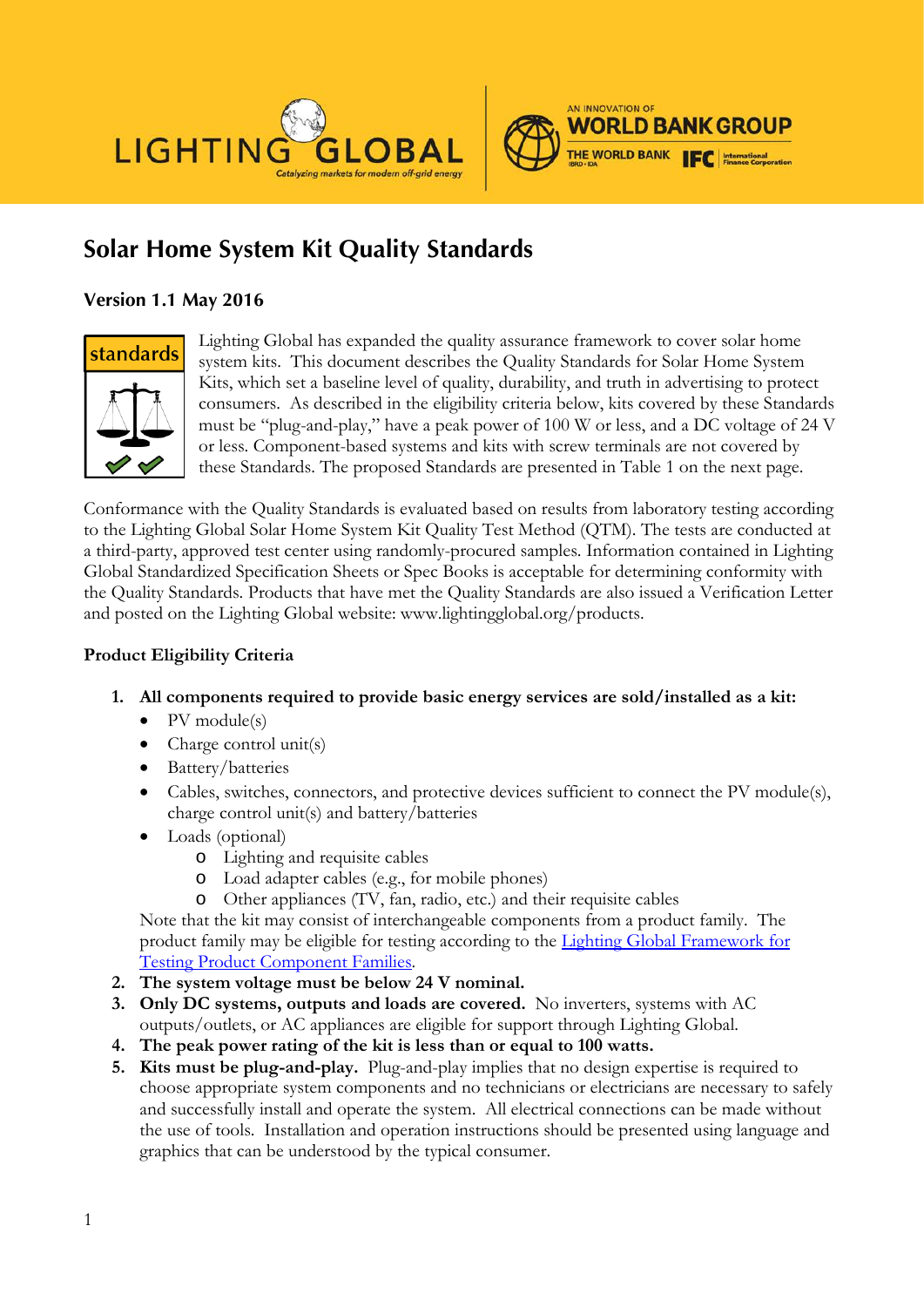| Category <sup>a</sup>       | Metric                                                                           | <b>Quality Standard</b>                                                                                                                                                                                                                                                                                                                                                                                                                                                                                                                                                                   |  |  |
|-----------------------------|----------------------------------------------------------------------------------|-------------------------------------------------------------------------------------------------------------------------------------------------------------------------------------------------------------------------------------------------------------------------------------------------------------------------------------------------------------------------------------------------------------------------------------------------------------------------------------------------------------------------------------------------------------------------------------------|--|--|
|                             | Manufacturer                                                                     | Accurately specified                                                                                                                                                                                                                                                                                                                                                                                                                                                                                                                                                                      |  |  |
|                             | Product Name &<br>Model No.                                                      | Accurately specified                                                                                                                                                                                                                                                                                                                                                                                                                                                                                                                                                                      |  |  |
|                             | Performance Claims: Light<br>Output, Run Time,<br>Appliance Power<br>Consumption | If reported, accurately specified. <sup>b</sup> If there are both pay-as-you-go<br>(PAYG) and non-PAYG versions of a product, each must be<br>truthfully advertised with respect to energy services provided.                                                                                                                                                                                                                                                                                                                                                                             |  |  |
|                             | Lamp Type, PV Power,<br>Battery Capacity, Charger<br>Rating, Other Aspects       | PV power must be accurately reported on the product packaging. All<br>other aspects, if reported, must be accurately specified. <sup>b</sup>                                                                                                                                                                                                                                                                                                                                                                                                                                              |  |  |
| Truth<br>In                 | Fee-for-service or Pay-as-<br>you-go (PAYG) metering                             | The PAYG system should be capable of accurately metering service<br>to customers so they reliably get the service that is paid for.                                                                                                                                                                                                                                                                                                                                                                                                                                                       |  |  |
| Advertising                 | Ports                                                                            | Port voltage and current specifications, if provided, must be<br>accurate. Included appliances must function when connected to SHS<br>ports. Power output of ports must be sufficient to power appliances<br>that are advertised but not included. Specific guidelines for USB and<br>12 V ports are below. Ports of included appliances are not required<br>to meet this standard.                                                                                                                                                                                                       |  |  |
|                             | Functionality                                                                    | All advertised features must be functional. Any description of the<br>product that appears on the packaging, inside the package and in any<br>other medium (internet, etc.) should be truthful and accurate. No<br>statements should mislead buyers or end users about the features or<br>utility of the product. Any user interfaces (charge indicators, SOC<br>estimates, etc.) must be accurate.                                                                                                                                                                                       |  |  |
| Lumen<br>Maintenance        | Lumen Maintenance at 2,000<br>Hours                                              | Average relative light output of 4 samples $\geq 90\%$ of initial light<br>output at 2,000 hours with only one sample allowed to fall below<br>85% OR All samples maintain $\geq$ 95% of light output at 1,000<br>hours. If an included lighting appliance provides $\geq$ 15 lumens, it is<br>subject to the lumen maintenance standard. <sup>d</sup>                                                                                                                                                                                                                                    |  |  |
| Health and<br><b>Safety</b> | Circuit and Overload<br>Protection                                               | The system must pass an overcurrent and an overload protection<br>test. Products must include a current limiting mechanism to prevent<br>irreversible damage to the system. The mechanism must be easily<br>resettable or replaceable by the user, or must automatically reset. If<br>replaceable fuses are used for circuit protection, sizes must be<br>labeled on the device and listed in the user manual, and, if fuses are<br>replaceable by the user, at least one spare fuse must be included with<br>the product. Included appliances are not required to meet this<br>standard. |  |  |
|                             | <b>AC-DC Charger Safety</b>                                                      | Any included AC-DC charger carries approval from a<br>recognized consumer electronics safety certification organization. <sup>e</sup>                                                                                                                                                                                                                                                                                                                                                                                                                                                     |  |  |
|                             | Wiring and Connector Safety                                                      | Wires, cables and connectors must be appropriately sized for the<br>expected current and voltage. <sup>f</sup>                                                                                                                                                                                                                                                                                                                                                                                                                                                                            |  |  |
|                             | Hazardous<br>Substances Ban                                                      | No battery may contain cadmium or mercury at levels greater than<br>trace amounts $($ <0.0005% Hg and <0.002% Cd by weight in<br>accordance with the EU Battery Directive)                                                                                                                                                                                                                                                                                                                                                                                                                |  |  |

**Table 1. Solar Home System Kit Quality Standards**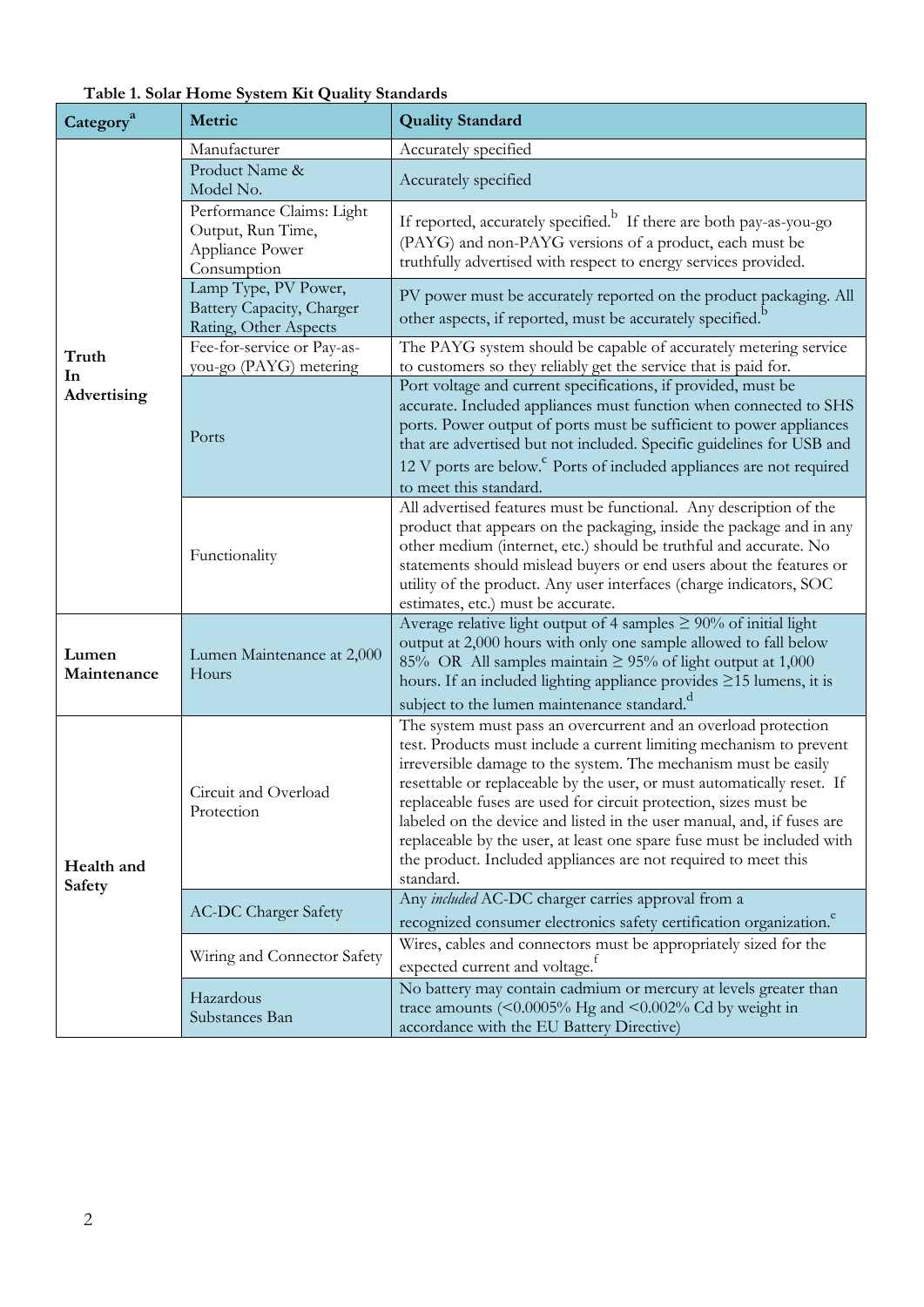| Category <sup>a</sup>     | Metric                                                                                                   | <b>Quality Standard</b>                                                                                                                                                                                                                                                                                                                                                                                                                                                                                                                                                                                                                                                                                                                    |                                                                                      |  |
|---------------------------|----------------------------------------------------------------------------------------------------------|--------------------------------------------------------------------------------------------------------------------------------------------------------------------------------------------------------------------------------------------------------------------------------------------------------------------------------------------------------------------------------------------------------------------------------------------------------------------------------------------------------------------------------------------------------------------------------------------------------------------------------------------------------------------------------------------------------------------------------------------|--------------------------------------------------------------------------------------|--|
| <b>Battery</b>            | <b>Battery Protection</b>                                                                                | All 4 samples are protected by an appropriate charge controller that<br>prolongs battery life and protects the safety of the user. <sup>8</sup> Lithium<br>batteries must additionally carry UN 38.3 certification and have<br>overcharge protection for individual cells or sets of parallel-<br>connected cells. Batteries of included appliances must also meet this<br>standard.<br>For PAYG systems, appropriate battery protection must remain<br>active regardless of whether the system is in an enabled or disabled<br>state. To avoid damage to a battery during long-term periods of non-<br>payment disabled system status, the solar module must be able to<br>charge the battery even if the product is in a disabled state. |                                                                                      |  |
|                           | <b>Battery Durability</b>                                                                                | The average capacity loss of 4 samples must not exceed 25% and<br>only one sample may have a capacity loss greater than 35% following<br>the battery durability storage test. <sup>h</sup> If an included lighting appliance<br>provides ≥15 lumens, it is subject to the battery durability standard.<br>All other appliances are not required to meet this standard.                                                                                                                                                                                                                                                                                                                                                                     |                                                                                      |  |
|                           | PV Overvoltage Protection                                                                                | If the battery is disconnected or isolated, the system must not be<br>damaged and PV open-circuit voltage must not be present on load<br>terminals.                                                                                                                                                                                                                                                                                                                                                                                                                                                                                                                                                                                        |                                                                                      |  |
|                           | Miswiring Protection                                                                                     | The user interface should be designed to minimize the likelihood of<br>making improper connections. If improper or reversed connections<br>can easily be made, they should cause no damage to the system or<br>harm to the user.                                                                                                                                                                                                                                                                                                                                                                                                                                                                                                           |                                                                                      |  |
|                           | Physical Ingress Protection<br>(for components containing<br>electronics or electrical<br>connections)   | Fixed<br>Outdoor<br>Components<br>All PV                                                                                                                                                                                                                                                                                                                                                                                                                                                                                                                                                                                                                                                                                                   | IP5x                                                                                 |  |
|                           |                                                                                                          | Modules<br>All Other<br>Components                                                                                                                                                                                                                                                                                                                                                                                                                                                                                                                                                                                                                                                                                                         | IP3x<br>IP2x                                                                         |  |
|                           | Water Protection <sup>k</sup><br>(for components containing<br>electronics or electrical<br>connections) | Fixed<br>Outdoor<br>Components                                                                                                                                                                                                                                                                                                                                                                                                                                                                                                                                                                                                                                                                                                             | Permanent outdoor exposure:<br>IPx5 OR IPx3 AND circuit protection                   |  |
| <b>Quality and</b>        |                                                                                                          | All PV<br>Modules                                                                                                                                                                                                                                                                                                                                                                                                                                                                                                                                                                                                                                                                                                                          | Outdoor rooftop installation:<br>Modified IPx4 OR circuit protection                 |  |
| Durability <sup>i,j</sup> |                                                                                                          | Portable<br>Integrated<br>Components                                                                                                                                                                                                                                                                                                                                                                                                                                                                                                                                                                                                                                                                                                       | Frequent rain:<br>IPx3 OR technical equivalent OR IPx1/equivalent<br>+ warning label |  |
|                           |                                                                                                          | Portable<br>Separate<br>Components                                                                                                                                                                                                                                                                                                                                                                                                                                                                                                                                                                                                                                                                                                         | Occasional rain:<br>IPx1 OR technical equivalent OR with warning<br>label            |  |
|                           |                                                                                                          | Fixed Indoor<br>Components                                                                                                                                                                                                                                                                                                                                                                                                                                                                                                                                                                                                                                                                                                                 | No requirement                                                                       |  |
|                           | Switch, Gooseneck, Moving<br>Parts, and Connector<br>Durability                                          | Mechanisms<br>expected to<br>be used<br>regularly                                                                                                                                                                                                                                                                                                                                                                                                                                                                                                                                                                                                                                                                                          | All 4 samples and any included appliances are<br>functional after 1000 cycles        |  |
|                           |                                                                                                          | Mechanisms<br>expected to<br>be used<br>primarily<br>during<br>installation                                                                                                                                                                                                                                                                                                                                                                                                                                                                                                                                                                                                                                                                | All 4 samples and any included appliances are<br>functional after 100 cycles         |  |
|                           | Strain Relief                                                                                            | All cables on 4 samples and any included appliances must pass a<br>strain relief test.                                                                                                                                                                                                                                                                                                                                                                                                                                                                                                                                                                                                                                                     |                                                                                      |  |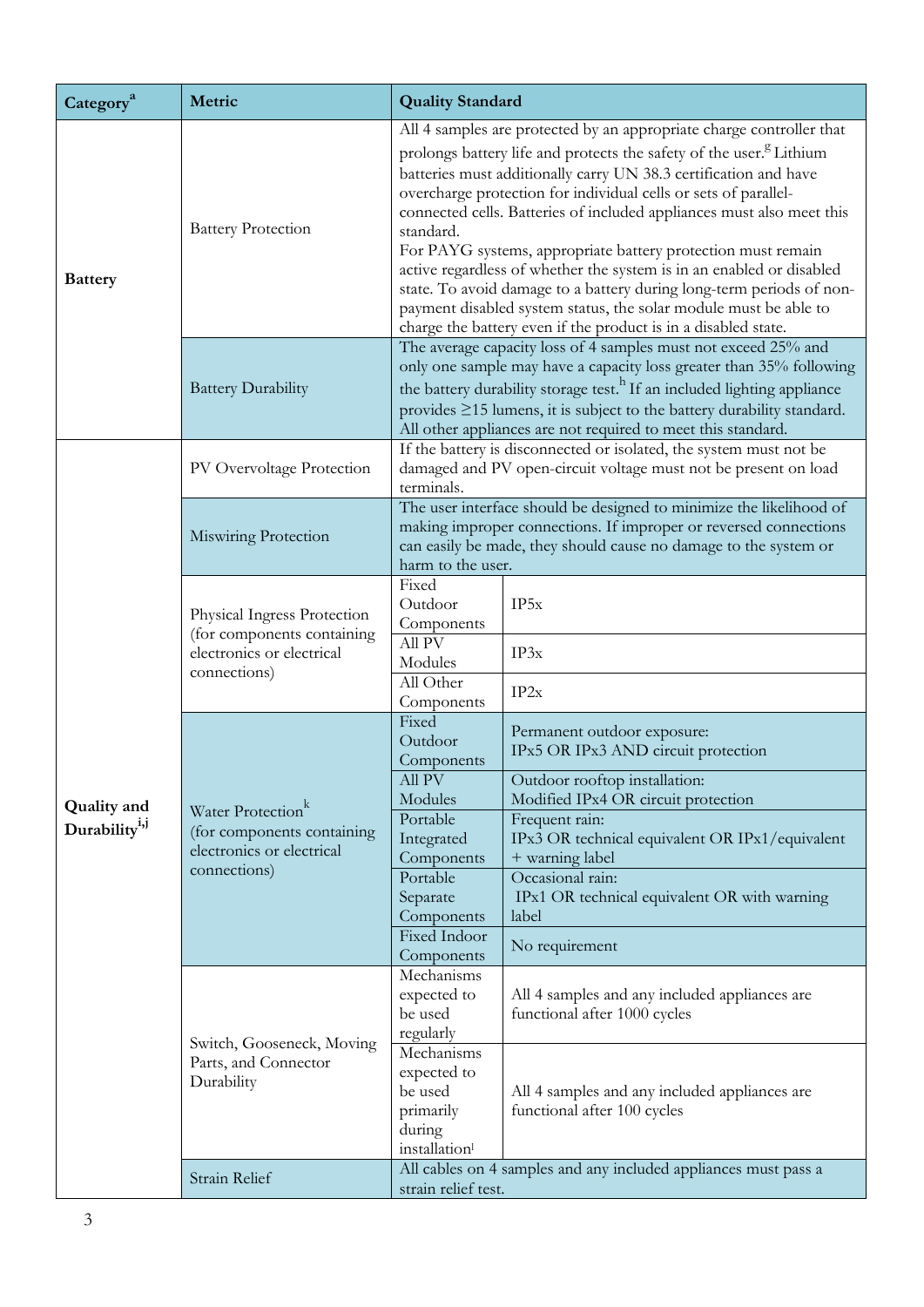| Category <sup>a</sup>                                        | Metric                                                     | <b>Quality Standard</b>                                                                                                                                                                                                                                                                                                                                                                                                                                                                                                                                                                                                                                                                                                                                                                                                                                                                            |                                                                                                                                                                                                                                                                                                                                                                                                                                                                                                                                                                                                                              |  |
|--------------------------------------------------------------|------------------------------------------------------------|----------------------------------------------------------------------------------------------------------------------------------------------------------------------------------------------------------------------------------------------------------------------------------------------------------------------------------------------------------------------------------------------------------------------------------------------------------------------------------------------------------------------------------------------------------------------------------------------------------------------------------------------------------------------------------------------------------------------------------------------------------------------------------------------------------------------------------------------------------------------------------------------------|------------------------------------------------------------------------------------------------------------------------------------------------------------------------------------------------------------------------------------------------------------------------------------------------------------------------------------------------------------------------------------------------------------------------------------------------------------------------------------------------------------------------------------------------------------------------------------------------------------------------------|--|
| <b>Quality and</b><br>Durability<br>Continued <sup>i,j</sup> | Drop Test                                                  | Portable<br>Components                                                                                                                                                                                                                                                                                                                                                                                                                                                                                                                                                                                                                                                                                                                                                                                                                                                                             | Portable lighting components: all 4 samples are<br>functional after drop test (1 m onto concrete on six<br>faces); none result in dangerous failures. <sup>m</sup><br>Non-lighting portable appliances (such as battery-<br>powered radios, fans, razors and lights with light<br>output below 15 lumens): 3 out of 4 samples are<br>functional following a modified drop test requiring<br>only 2 drops per sample rather than the standard 6<br>drops; none result in dangerous failures. <sup>m</sup> The sides<br>on which the product is dropped will be alternated<br>between samples to ensure that all six sides are |  |
|                                                              |                                                            | Fixed Indoor<br>and Outdoor<br>Components                                                                                                                                                                                                                                                                                                                                                                                                                                                                                                                                                                                                                                                                                                                                                                                                                                                          | dropped at least once.<br>No requirement                                                                                                                                                                                                                                                                                                                                                                                                                                                                                                                                                                                     |  |
|                                                              | Soldering and Electronics                                  |                                                                                                                                                                                                                                                                                                                                                                                                                                                                                                                                                                                                                                                                                                                                                                                                                                                                                                    | All 4 samples of system and any included appliances must pass a                                                                                                                                                                                                                                                                                                                                                                                                                                                                                                                                                              |  |
|                                                              | Quality                                                    | soldering, electronics and assembly inspection.                                                                                                                                                                                                                                                                                                                                                                                                                                                                                                                                                                                                                                                                                                                                                                                                                                                    |                                                                                                                                                                                                                                                                                                                                                                                                                                                                                                                                                                                                                              |  |
|                                                              | Cable Specifications                                       | Cables must be at least 3 m long when connecting a "fixed indoor"<br>or "portable separate" component to the PV module or any other<br>fixed outdoor component Otherwise, components will be<br>considered "fixed outdoor" or "portable integrated."                                                                                                                                                                                                                                                                                                                                                                                                                                                                                                                                                                                                                                               |                                                                                                                                                                                                                                                                                                                                                                                                                                                                                                                                                                                                                              |  |
|                                                              |                                                            |                                                                                                                                                                                                                                                                                                                                                                                                                                                                                                                                                                                                                                                                                                                                                                                                                                                                                                    | Any outdoor cables must be outdoor-rated and UV resistant. <sup>n</sup>                                                                                                                                                                                                                                                                                                                                                                                                                                                                                                                                                      |  |
| Consumer<br>Information                                      | User Manual                                                | User manual must present instructions for installation, use and<br>troubleshooting of the system. Installation instructions must include<br>appropriate placement and installation of the PV module. Basic<br>electrical safety and system maintenance must also be covered.<br>Installation and operation instructions should be presented using<br>language and graphics that can be understood by the typical<br>consumer.                                                                                                                                                                                                                                                                                                                                                                                                                                                                      |                                                                                                                                                                                                                                                                                                                                                                                                                                                                                                                                                                                                                              |  |
|                                                              | <b>Component Specifications</b><br>and Replacement Methods | Consumer information must provide either:<br>1) specifications for components that may require replacement<br>(fuses, lights, PV, batteries) and instructions for replacement, or<br>2) directions as to how the consumer can get components, including<br>the battery, replaced at service centers, both during and post<br>warranty, or<br>3) a clear consumer-facing statement that the batteries and other<br>components are not replaceable.<br>Detailed instructions or descriptions regarding replacing components<br>may be included in the user manual, but a clear statement regarding<br>the battery replacement must be included on the consumer-facing<br>packaging. Accepted phrases are:<br>1. Battery is field replaceable<br>2. Battery may be serviced by manufacturer<br>3. Battery is not replaceable<br>Similar phrases may be accepted at the discretion of Lighting Global. |                                                                                                                                                                                                                                                                                                                                                                                                                                                                                                                                                                                                                              |  |
|                                                              | Minimum Warranty Terms                                     | Accurately specified and consumer-facing; minimum coverage of at<br>least three years for the system and PV module, two years for the<br>battery and one year for most appliances. Details are noted below.                                                                                                                                                                                                                                                                                                                                                                                                                                                                                                                                                                                                                                                                                        |                                                                                                                                                                                                                                                                                                                                                                                                                                                                                                                                                                                                                              |  |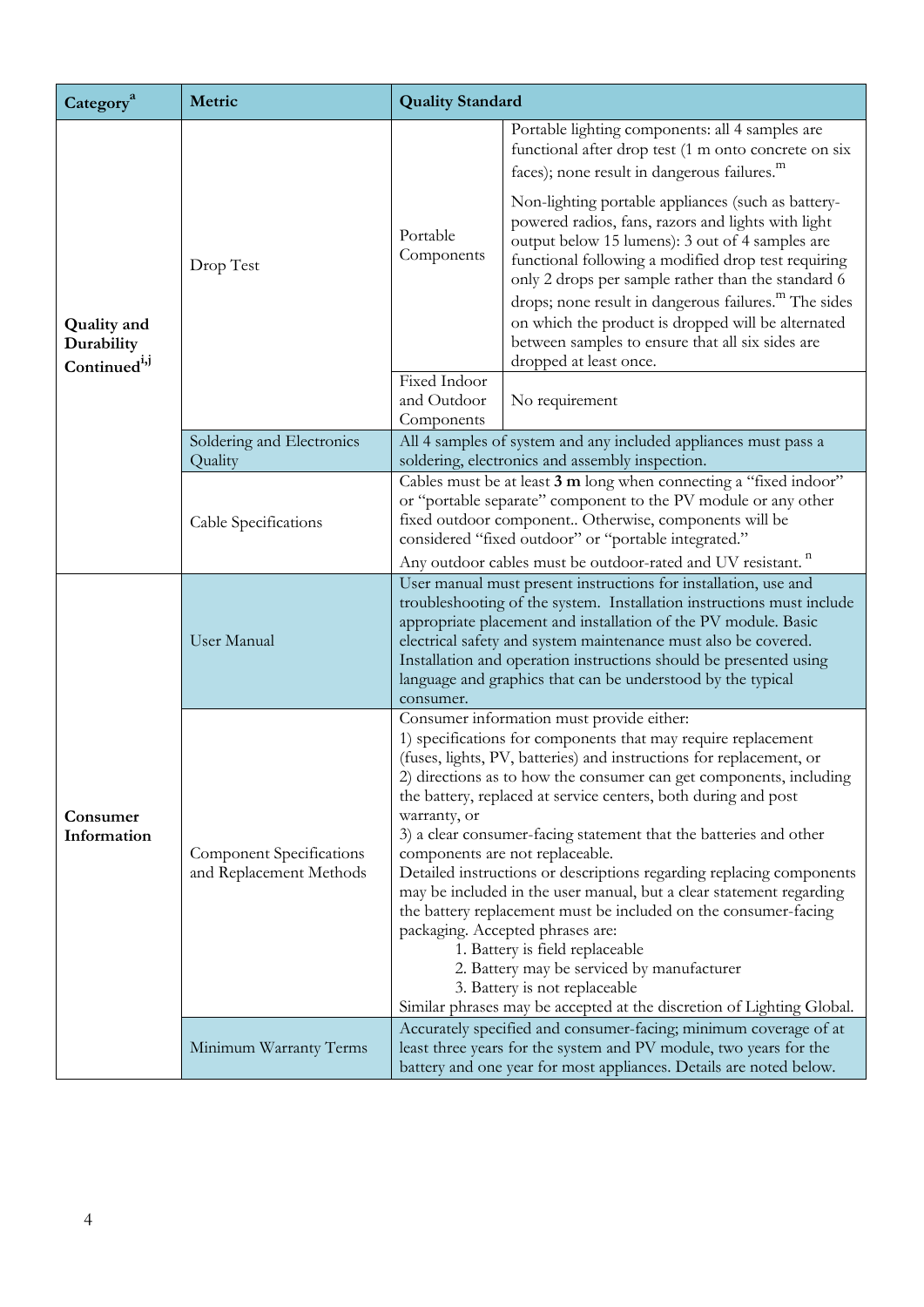#### **Warranty Requirements Details**

To meet the Standard, Lighting Global requires that the following guidelines be followed when presenting and offering a warranty:

- The minimum warranty period from the time of purchase by the end-user is at least:
	- o 3 years for the main system, including the PV module, control box, cables and lights
	- 2 years for the system battery. (Note that batteries included within appliances are only required to meet the 1 year warranty). The battery warranty must include a capacity retention figure, benchmarked to the advertised battery capacity and/or the battery capacity presented in the Lighting Global test report. The capacity retention figure must be equivalent to or better than "at least 80% capacity at two years."
	- o 1 year for all lighting appliances that include their own batteries (including pico-power lights) and all non-lighting appliances
- The warranty must cover, at a minimum, manufacturing defects that impede operation under normal use and protection from early component failure.
- The consumer-facing warranty must explain how the consumer can access the warranty (return to point of purchase/distributor/service center, call or SMS a number, etc.), how the warranty will be executed (repair, replacement, etc.) and should advise the customer to inquire about the warranty terms prior to purchase.
- The consumer-facing warranty must be available to the consumer in writing in a way that enables the end user to verify and understand the terms of the warranty prior to purchase. The written information should be in a regionally appropriate language. Consumer-facing warranties could be included on the product box, or on a user agreement or warranty card that is easily accessed prior to purchase.

Note that this is a *Minimum* Standard and it is up to the discretion of manufacturers and distribution partners to exceed the basic protection offered in these terms to differentiate their products in the market.

#### **Other Notes**

<sup>a</sup> If a sample fails on any aspect at any point during testing, even if not during the specific test used to evaluate that aspect, the sample will still fail on the basis of that aspect. For example, if a switch stops functioning on a sample while its luminous flux is being measured, this failure would be included in the count of failures for the switch test.

<sup>b</sup> Numeric aspects, such as light output and run time, must deviate no more than 15% from advertised ratings (though it is always acceptable if actual performance is better than advertised). Any description of the product that appears on the packaging, inside the package and in any other medium (internet, etc.) should be truthful and accurate. No statements should mislead buyers or end users about the features or utility of the product. Included appliances are subject to truth-in-advertising requirements for performance claims. Relevant tests include: light output, light distribution, battery capacity, power consumption, and an estimation of the full-battery and solar run time. Only lights brighter than 15 lumens are required to be assessed for light output and light distribution.

 $\epsilon$  All ports advertised or reasonably expected to provide 12 V must maintain a voltage between 10.5 – 15 V over the advertised current range. If no current range is advertised in a consumer-facing location, the voltage must be maintained between  $10.5 V - 15 V$  over the entire tested range of currents. In cases where special features reduce the voltage below 10.5 V during periods of low battery state of charge, the feature must be clearly described in the user manual and the port must be marked to indicate that the port is not a standard 12 V port (removable stickers are acceptable). Acceptance of special features is at the sole discretion of Lighting Global.

All ports with a USB form factor, and all 5 V ports advertised or reasonably expected to be used for mobile phone charging (including barrel plugs) must meet the following standards. These standards are based on the USB Battery Charging Specification Revision 1.2 (USB Implementers Forum, 2012), with some modifications to address common charging requirements in the SHS kit market. Ports must comply with these default limits unless an acceptable reason and clear justification is presented for the port managing current and voltage in a different manner. Acceptance of alternate management schemes is at the sole discretion of Lighting Global.

- Minimum steady-state voltage: 4.5 V at all simulated battery voltages except the deep discharge protection voltage; 4.25 V at the deep discharge protection voltage.
- Maximum steady-state voltage: 5.5 V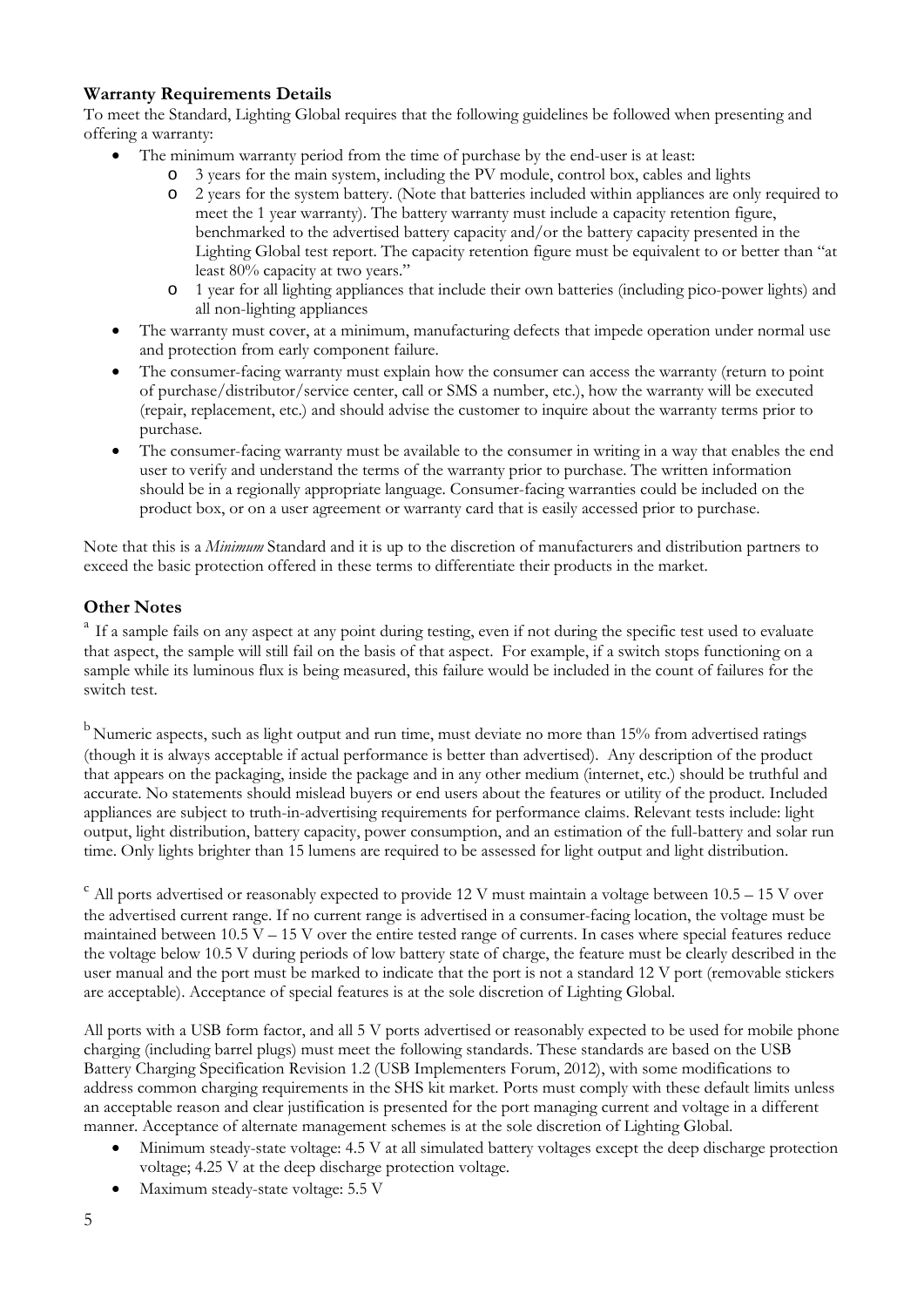- Maximum sustained current with voltage required to be within range: 0.5A.
- Minimum undershoot voltage: 4.1 V
- Maximum overshoot voltage: 6.0 V
- Maximum undershoot time: 10 ms

<sup>d</sup> The lumen maintenance standard is assessed using methods outlined in Annex T of the Lighting Global Solar Home System Kit Quality Assurance Protocols. If the most recent product submitted by a company met the lumen maintenance standard because all 6 samples maintained  $\geq$  95% of initial light output at 1,000 hours, the company is eligible to use the expedited method documented in T.6. The expedited method includes a 500-hour lumen maintenance test and single point temperature measurements of the LED array. The temperature measurements are compared to IESNA LM80-08 data from the LED manufacturer to determine the lumen maintenance at 2000 hours.

<sup>e</sup> Approved marks: UL, CE, TÜV Rheinland, CCC, or similar, with accompanying valid documentation of testing by an accredited test laboratory. Detailed guidelines are described in the AC Charger Safety Approval Policy.

<sup>f</sup> This includes that all external cords provided with the product are capable of carrying the electric currents present during normal operation without exceeding 50 °C  $\pm$  3 °C (measured at 25 °C  $\pm$  3 °C ambient temperature). This Standard is primarily assessed using a declaration from the manufacturer.

<sup>g</sup> [Table 2](#page-5-0) contains recommende[d](#page-5-1) battery deep discharge protection voltages during testing and

[Table 3](#page-5-1) contains recommended battery overcharge protection voltages and maximum cell temperatures specific to the five common types (i.e., chemistries) of batteries. These default values are used when determining appropriate charge controller behavior, unless alternate appropriate design values are provided by the battery manufacturer for the deep discharge protection voltage cutoff, overcharge protection voltage cutoff or maximum cell temperature. Note that the minimum voltage specification for nickel-based batteries only applies in cases where more than one cell is wired in series.

|                                       | Deep discharge protection voltage (V/cell) |                |                |  |
|---------------------------------------|--------------------------------------------|----------------|----------------|--|
| <b>Battery type</b>                   | Recommended                                | <b>Minimum</b> | <b>Maximum</b> |  |
| Flooded lead-acid                     | $\geq 1.87$                                | 1.82           | $\sim$ $\sim$  |  |
| Valve-regulated /<br>Sealed lead-acid | $\geq 1.87$                                | 1.82           | $\sim$ $\sim$  |  |
| Lithium-ion                           | $\geq 3.00$                                | 2.95           | $\sim$ $\sim$  |  |
| Lithium iron phosphate                | $\geq 2.50$                                | 2.45           | $\sim$ $\sim$  |  |
| Nickel-metal hydride                  | $= 1.00$                                   | 0.95           | 1.10           |  |

<span id="page-5-0"></span>**Table 2. Recommended battery deep discharge protection voltage specifications** 

<span id="page-5-1"></span>**Table 3. Recommended battery overcharge protection voltage and temperature specifications**

|                                       | Overcharge protection voltage<br>(V/cell) |                |         | <b>Maximum</b><br>charging |
|---------------------------------------|-------------------------------------------|----------------|---------|----------------------------|
| <b>Battery type</b>                   | Recommended                               | <b>Minimum</b> | Maximum | temperature<br>(°C)        |
| Flooded lead-acid                     | $= 2.40$                                  | 2.35           | 2.50    | 45                         |
| Valve-regulated /<br>Sealed lead-acid | $= 2.40$                                  | 2.35           | 2.45    | 45                         |
| Lithium-ion                           | $\leq 4.20$                               | $- -$          | 4.25    | 45                         |
| Lithium iron phosphate                | $\leq 3.65$                               | $\sim$ $-$     | 3.70    | 45                         |
| Nickel-metal hydride                  | $\leq 1.45$                               | $- -$          | 1.50    | 60                         |

<sup>h</sup> The battery durability storage test requirement may be waived for flooded lead acid batteries which are shipped dry. In cases where batteries are shipped dry, manufacturers must provide the test labs with an adequate amount